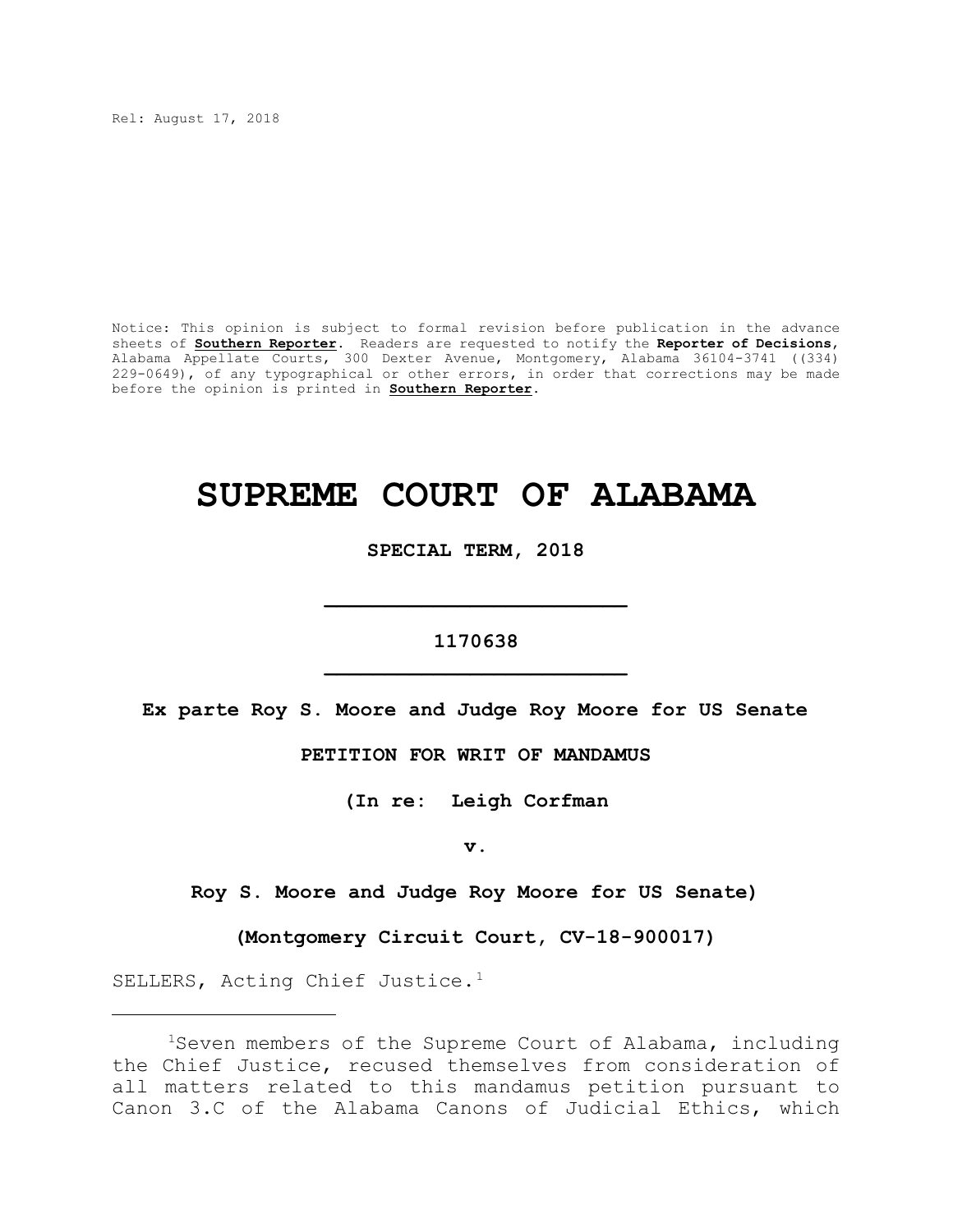Roy S. Moore and his campaign committee, "Judge Roy Moore for US Senate" ("the Committee"), have petitioned this Court for a writ of mandamus directing the Montgomery Circuit Court ("the trial court") to transfer an action filed by Leigh Corfman alleging defamation against Moore and the Committee to the Etowah Circuit Court. We deny the petition.

The materials before the Court indicate that, in the fall of 2017, while Moore was a candidate for the United States Senate, reporters working for the Washington Post newspaper approached Corfman and questioned her about Moore. Corfman told the reporters that Moore had abused her in 1979 when she was 14 years old and Moore was 32 years old. Corfman's

requires a Justice to disqualify himself or herself in any proceeding in which the Justice's impartiality might reasonably be questioned. Their recusal left Associate Justices William B. Sellers and Brady Mendheim, Jr., to hear the petition. In an order dated May 9, 2018, Justice William B. Sellers, as Acting Chief Justice, notified the parties that an additional five justices would be selected by random drawing from a pool of retired justices and judges and active circuit judges. The drawing took place on May 11, 2018. On May 15, 2018, Acting Chief Justice Sellers appointed the following five judges to serve as Special Associate Justices: Christopher F. Abel, Hewitt L. Conwill, Jenifer Collins Holt, Claud Dent Neilson, and James Harold Roberts, Jr. The Special Supreme Court consists of those five Special Associate Justices, Associate Justice Brady Mendheim, Jr., and Acting Chief Justice Sellers.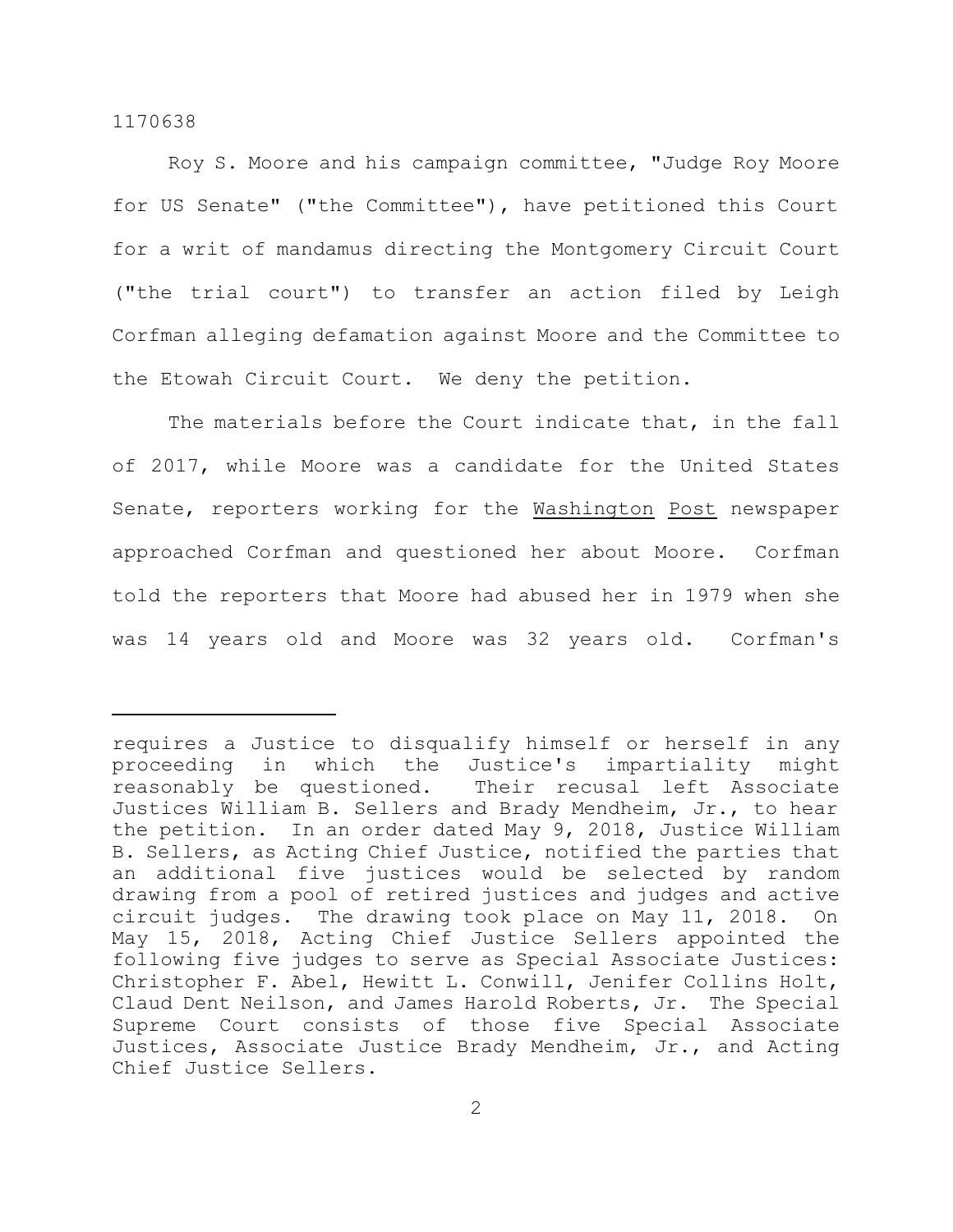allegations appeared in a Washington Post article published on November 9, 2017. Moore has denied the allegations.

In January 2018, Corfman filed in the Montgomery Circuit Court the defamation action underlying this mandamus petition. She averred in her complaint that, after publication of the Washington Post article, Moore and alleged representatives of the Committee asserted at campaign-related events, in public statements, and during media interviews that Corfman's allegations of abuse were false, malicious, and politically motivated. According to Corfman, Moore and the Committee "defamed [her] repeatedly and in all forms of media [by] calling her a liar and questioning her motivation for publicly disclosing [the alleged abuse]." Corfman's complaint also points to an affidavit Moore submitted to the Montgomery Circuit Court in an election contest he filed challenging the results of the election for the United States Senate seat. In the affidavit, Moore described Corfman's abuse allegations as "false" and "malicious" and averred that the results of a polygraph test showed that he had never had any contact with her.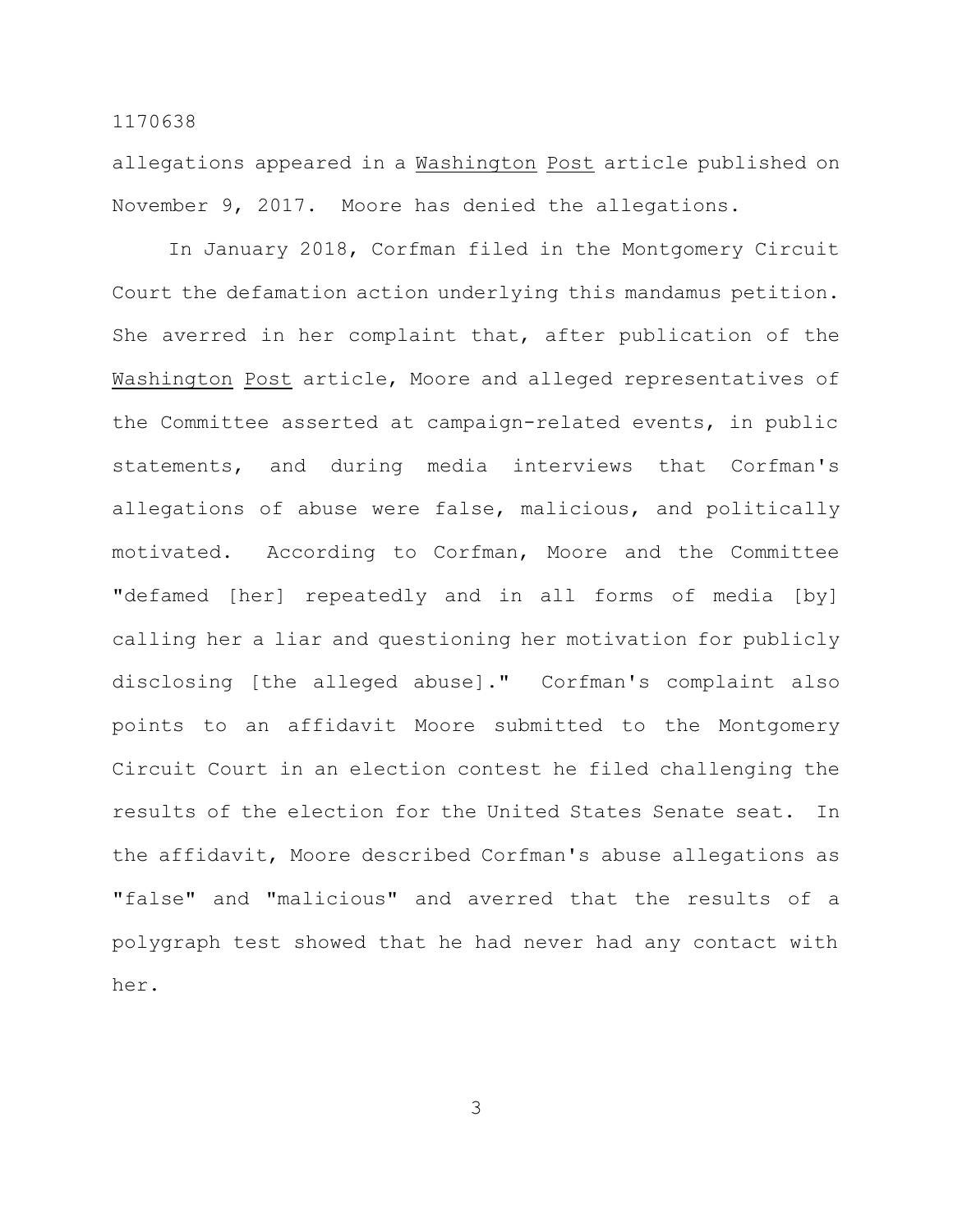Moore and the Committee filed a motion for a change of venue of Corfman's defamation action to the Etowah Circuit Court based on the doctrine of forum non conveniens. The trial court denied that motion, and Moore and the Committee filed this mandamus petition.<sup>2</sup>

"Mandamus is a drastic and extraordinary writ, to be issued only where there is (1) a clear legal right in the petitioner to the order sought, (2) an imperative duty upon the respondent to perform, accompanied by a refusal to do so, (3) the lack of another adequate remedy, and (4) properly invoked jurisdiction of the court. Ex parte Integon Corp., 672 So. 2d 497, 499 (Ala. 1995). 'A petition for the writ of mandamus is a proper method for presenting a venue challenge based on the doctrine of forum non conveniens.' Id. (citations omitted). We apply the abuse-of-discretion standard when considering a mandamus petition challenging a venue ruling, and we will not issue the writ unless the trial court exercised its discretion in an arbitrary and capricious manner. Id."

Ex parte Brookwood Health Servs., Inc., 781 So. 2d 954, 956–57

(Ala. 2000). Moore and the Committee bore the burden of persuasion in the trial court, Ex parte Perfection Siding,

 $2$ In addition to the motion for a change of venue based on the doctrine of forum non conveniens, Moore and the Committee also filed a motion to dismiss Corfman's action or to transfer the action based on their assertion that venue in Montgomery County is statutorily improper. The trial court denied that motion, and this Court declined to order answers and briefs as to that issue. Accordingly, we consider only the issue whether the trial court erred in refusing to transfer the action based on the doctrine of forum non conveniens.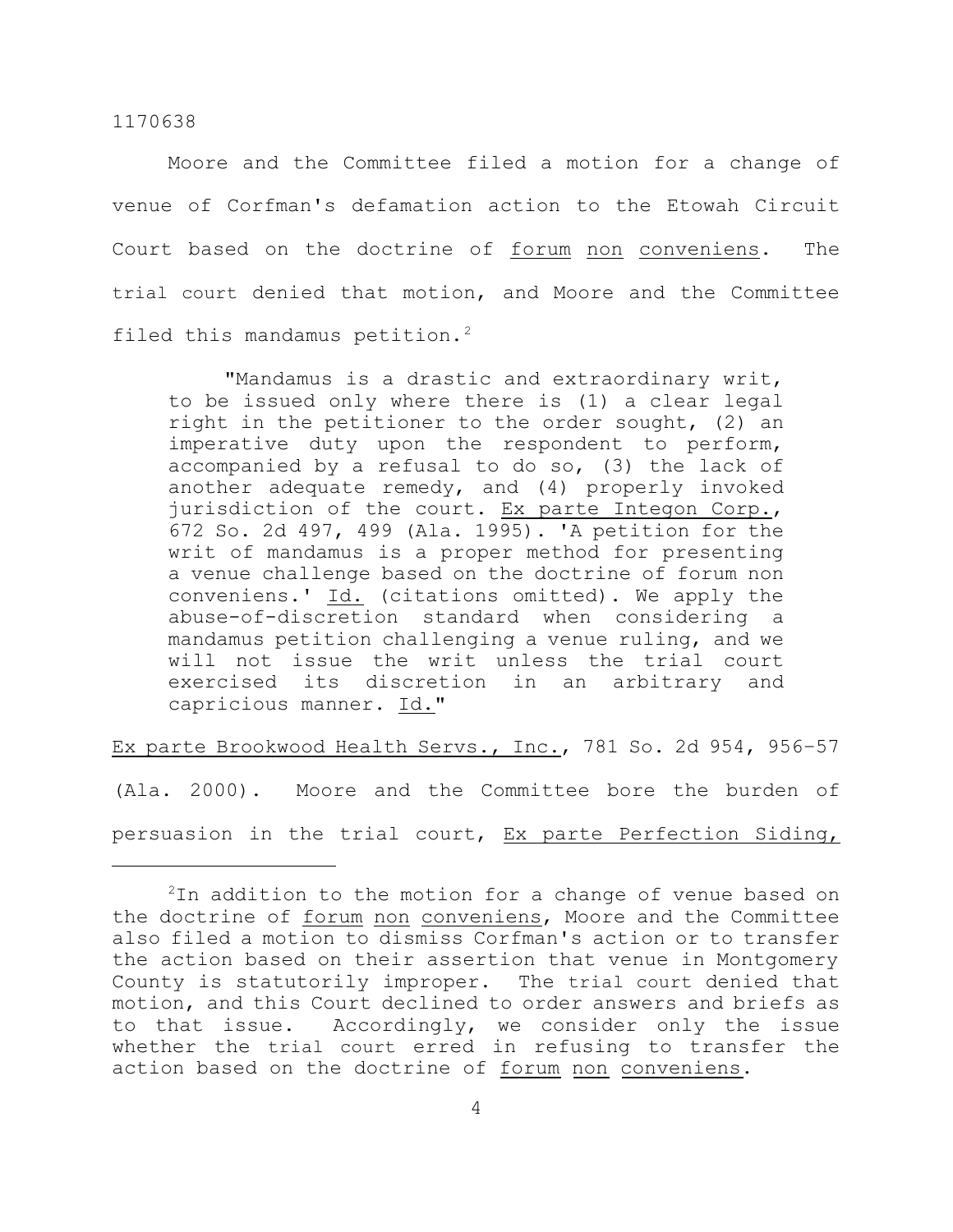Inc., 882 So. 2d 307, 312 (Ala. 2003), and they bear a heavy burden in this Court. Ex parte East Alabama Mental Health-Mental Retardation Bd., Inc., 939 So. 2d 1, 5 (Ala. 2006). In reviewing the trial court's judgment, we are limited to the facts that were presented to that court. Ex parte Kane, 989 So. 2d 509, 511 (Ala. 2008).

Alabama's forum non conveniens statute provides:

"With respect to civil actions filed in an appropriate venue, any court of general jurisdiction shall, for the convenience of parties and witnesses, or in the interest of justice, transfer any civil action or any claim in any civil action to any court of general jurisdiction in which the action might have been properly filed and the case shall proceed as though originally filed therein."

§ 6-3-21.1, Ala. Code 1975. Moore and the Committee rely primarily on the interest-of-justice prong of the forum non conveniens statute, although they also address the convenience-of-the-parties-and-witnesses prong.

"The 'interest of justice' prong of § 6–3–21.1 requires 'the transfer of the action from a county with little, if any, connection to the action, to the county with a strong connection to the action.' Ex parte National Sec. Ins. Co., 727 So. 2d [788] at 790 [(Ala. 1998)]. Therefore, 'in analyzing the interest-of-justice prong of § 6–3–21.1, this Court focuses on whether the "nexus" or "connection" between the plaintiff's action and the original forum is strong enough to warrant burdening the plaintiff's forum with the action.' Ex parte First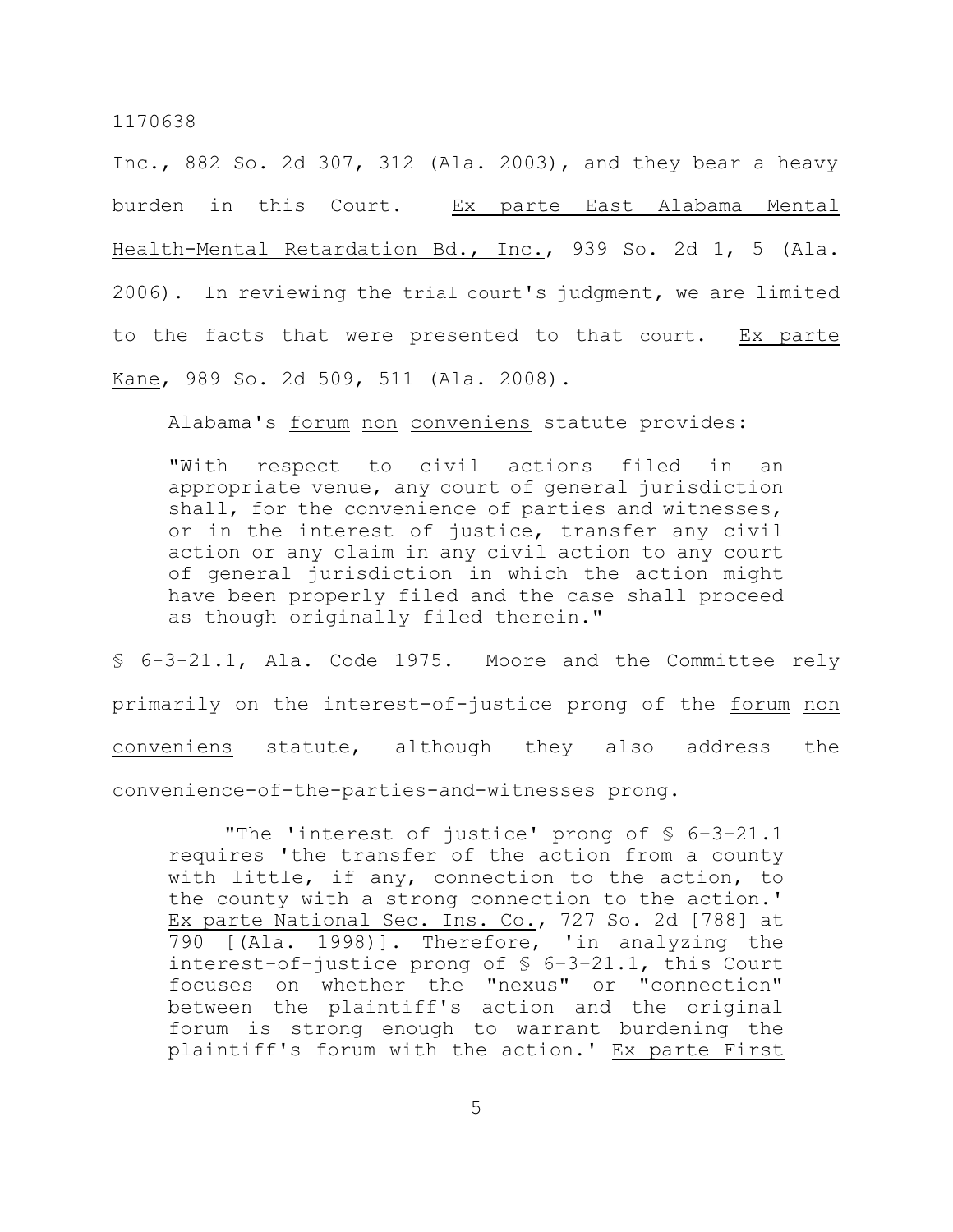## Tennessee Bank Nat'l Ass'n, 994 So. 2d 906, 911  $(A1a. 2008)$ .

Ex parte Indiana Mills & Mfg., Inc., 10 So. 3d 536, 540 (Ala. 2008).

As Moore and the Committee point out in their mandamus petition, both Corfman and Moore both live in Etowah County, and Corfman has alleged that the abuse occurred there. Moore and the Committee also point out that, although the registered address of the Committee was in Montgomery County during the campaign and the election, a few days after Corfman filed her defamation complaint the Committee changed its address to an address in Etowah County. They assert that the Committee has stopped conducting any activity in Montgomery County and has vacated its office there. They do not, however, deny that the Committee was headquartered in Montgomery County when the alleged defamation occurred.

For her part, Corfman relies on an allegation that, during a November 21, 2017, press conference in Montgomery County, Ben DuPré, who Corfman claims spoke on behalf of the Committee, made allegedly defamatory remarks. DuPré, a likely witness in the underlying action, lives in Montgomery County. Likewise, Rich Hobson, who served as the Committee's treasurer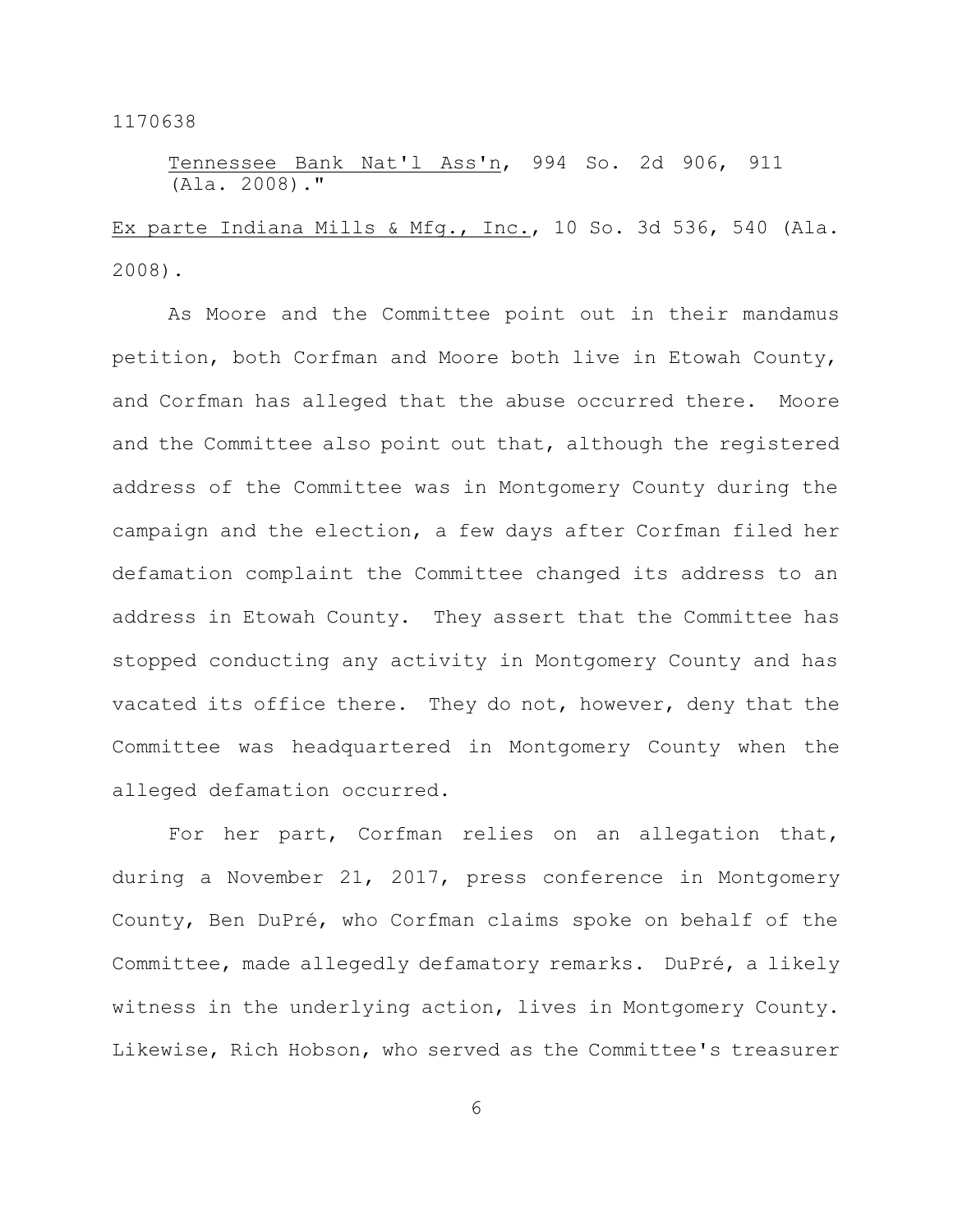during the campaign, lives in Montgomery County. Corfman asserts that Hobson also made defamatory statements on behalf of the Committee.<sup>3</sup> The affidavit Moore submitted in conjunction with his election contest, upon which Corfman also relies, was filed in Montgomery County. Finally, Corfman points out that, when the alleged defamatory statements were made, the Committee's headquarters were located in Montgomery County. Thus, the underlying action has connections to both Etowah County and Montgomery County.<sup>4</sup>

As this Court has acknowledged more than once,

"'[o]ur forum non conveniens analysis has never involved a simple balancing test weighing each county's connection to an action. Rather, to compel a change of venue under the "interest of justice" prong of §

<sup>&</sup>lt;sup>3</sup>The Court notes that DuPré and Hobson have indicated that they are willing to travel to Etowah County to testify should the action be transferred there.

<sup>4</sup>Corfman asserts that the Committee's change of address after the action was filed is irrelevant and should not be considered. In support, she points to precedent standing for the proposition that venue is assessed at the time an action is filed. Moore and the Committee, who bear a heavy burden as petitioners for the writ of mandamus, do not squarely address that legal argument in their reply brief. In any event, assuming the Committee's current address should be considered a connection to Etowah County for purposes of the doctrine of forum non conveniens, we maintain our conclusion that the trial court did not exceed its discretion in denying the motion for a change of venue.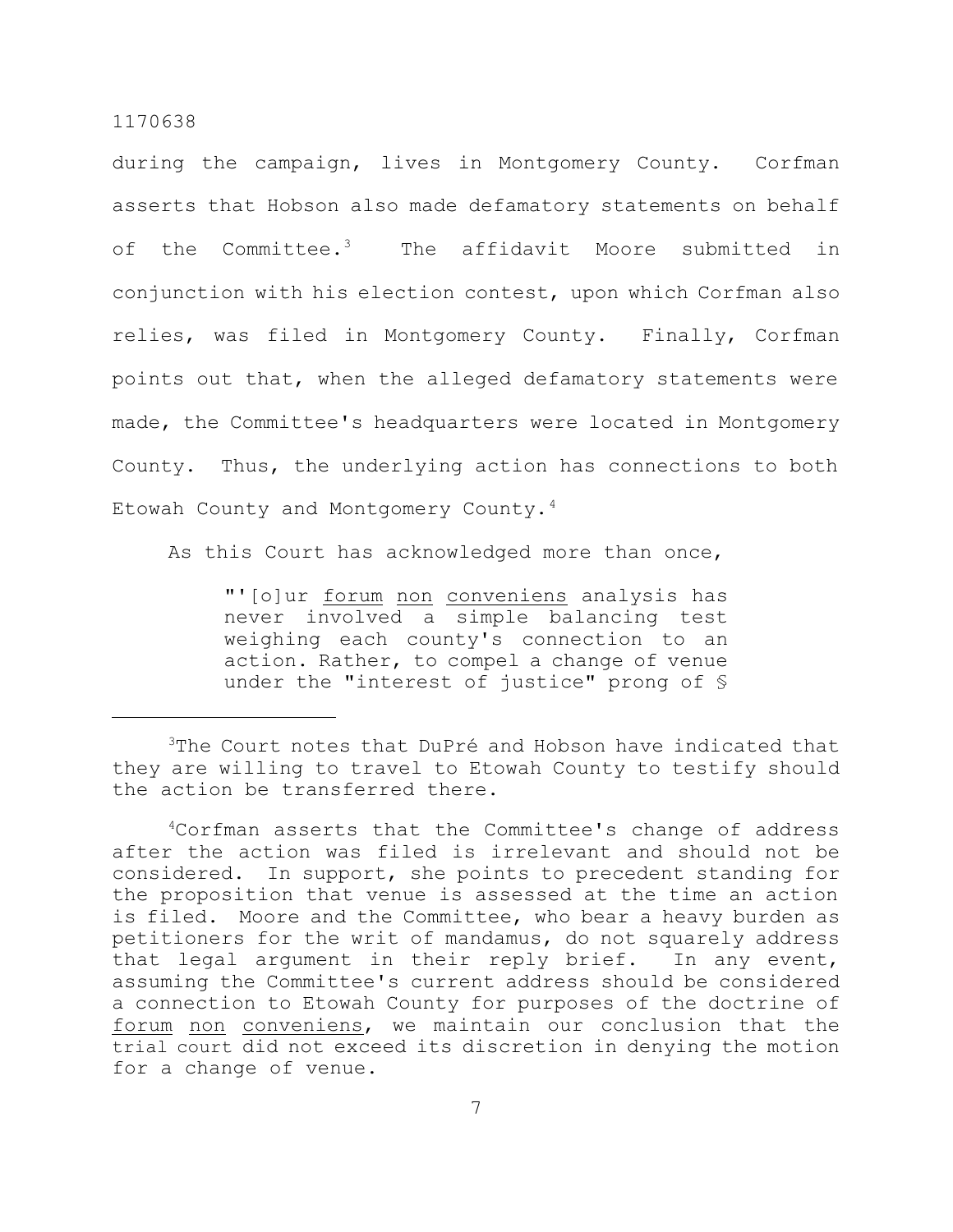6–3–21.1, the county to which the transfer is sought must have a "strong" nexus or connection to the lawsuit, while the county from which the transfer is sought must have a "weak" or "little" connection to the action.'"

Ex parte Elliott, [Ms. 1160941, Dec. 22, 2017] So. 3d , (Ala. 2017) (quoting  $Ex$  parte J & W Enters., LLC, 150 So. 3d 190, 196 (Ala. 2014)).

We note here that the location of the injury is "often assigned considerable weight in an interest-of-justice analysis." Ex parte Wachovia Bank, N.A., 77 So. 3d 570, 573–74 (Ala. 2011). Corfman asserts that, for purposes of venue and of forum non conveniens, her claimed injuries occurred where the allegedly defamatory statements were made, and Moore and the Committee do not persuasively argue otherwise. Cf. Ex parte Wilson, 408 So. 2d 94, 96 (Ala. 1981 (indicating that, for purposes of venue of an action alleging libel, the injury occurred where the libelous statement was originally published). See also Ex parte Windom, 840 So. 2d 885, 889 n.2 (Ala. 2002) ("[I]n venue cases, the word injury commonly refers not to the damage allegedly suffered by the plaintiff, but to the wrongful act or omission allegedly committed by the defendant ...."); Ex parte Kane, 989 So. 2d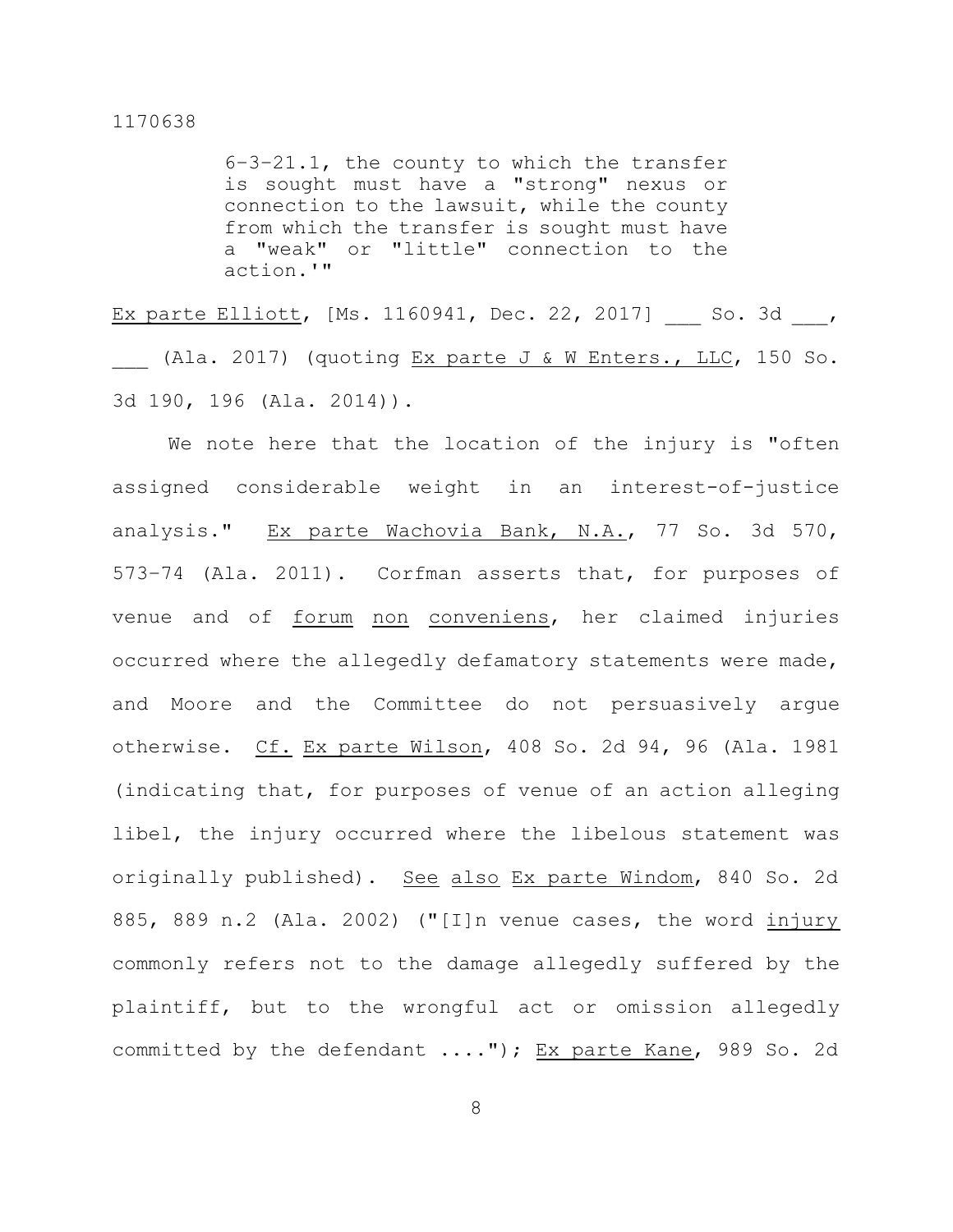at 513 (indicating that the location of the alleged wrongful acts and omissions is highly relevant for forum non conveniens purposes). Although most of the allegedly defamatory statements were made in places other than Montgomery County or Etowah County, some of the statements were, as noted above, made in Montgomery County. Apparently none were made in Etowah County.<sup>5</sup>

"When venue is appropriate in more than one county, the plaintiff's choice of venue is generally given great

<sup>&</sup>lt;sup>5</sup>Moore and the Committee arque that Corfman's defamation claim based on statements made in the affidavit Moore submitted in the election contest in Montgomery County lacks merit because, they assert, those statements are entitled to a "litigation privilege," they represent Moore's opinion, and they were made in "self defense." Likewise, Moore and the Committee attack the merits of Corfman's claims that are based on allegedly defamatory statements of individuals who Corfman asserts spoke on behalf of the Committee, including DuPré's statements at the referenced press conference in Montgomery County. Moore and the Committee assert that "individuals identified in the complaint who defended ... Moore during the campaign did not speak as agents of the Committee." Moore and the Committee, however, have not presented a persuasive argument or legal authority supporting their suggestion that this Court should resolve the merits of Corfman's claims and disregard some of those claims in determining whether the trial court exceeded its discretion in denying the motion for a change of venue based on the doctrine of forum non conveniens. It is not this Court's role to perform a party's legal research or to craft legal arguments supporting a party's position. Dykes v. Lane Trucking, Inc., 652 So. 2d 248, 251 (Ala. 1994). The Court expresses no opinion on the merits of any of Corfman's claims.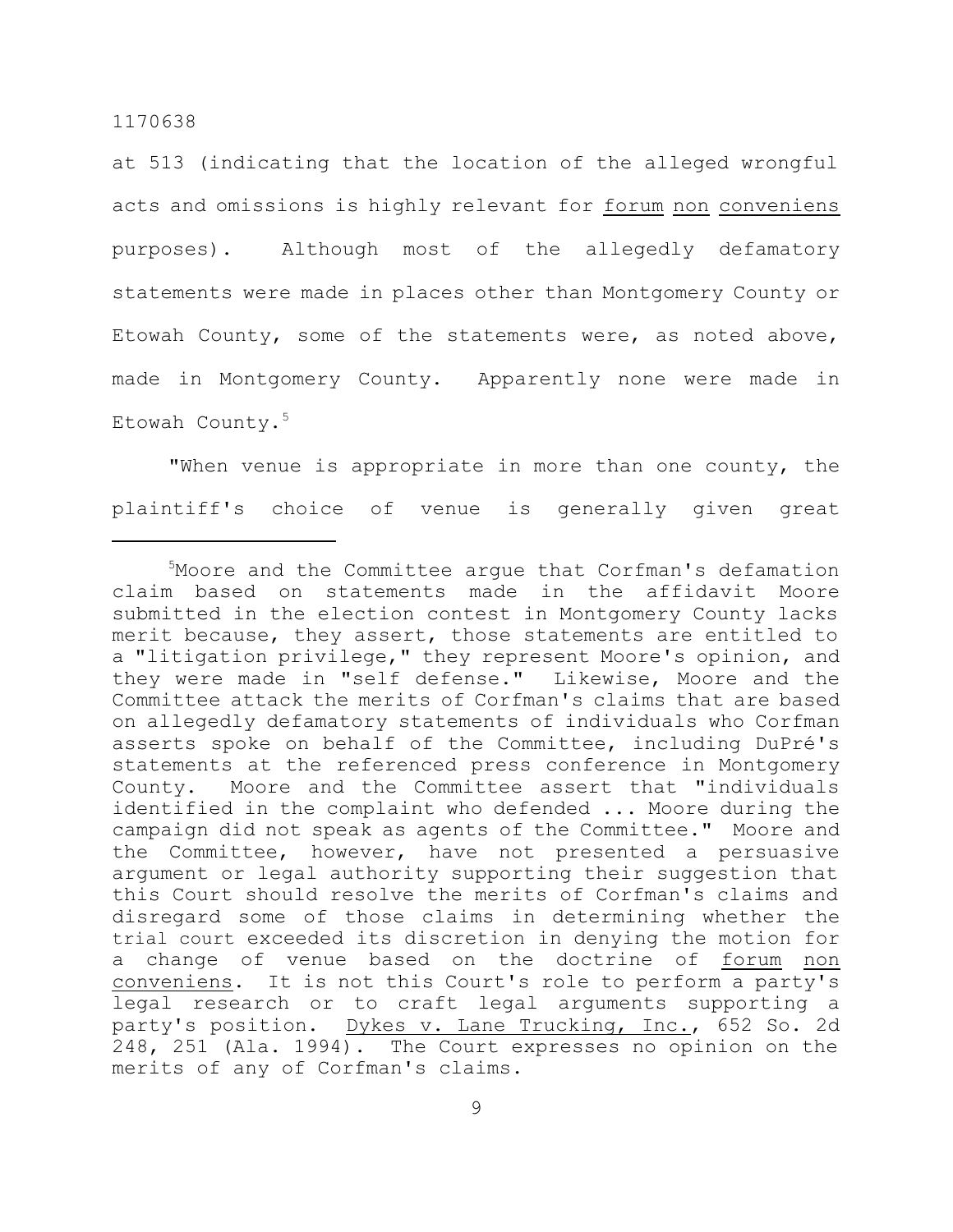deference." Ex parte Perfection Siding, Inc., 882 So. 2d at 312. Whether the doctrine of forum non conveniens calls for a transfer of an action is an issue "addressed to the sound discretion of the trial judge." Ex parte Ben-Acadia, Ltd., 566 So. 2d 486, 488 (Ala. 1990). This proceeding, therefore, does not call for a de novo review, and we cannot simply substitute our judgment for the trial court's. Based on the materials before us, we cannot say that the trial court acted arbitrarily and capriciously in determining that this action has more than a "little" or "weak" connection to Montgomery County. Thus, we cannot say the trial court erred in determining that the interest of justice does not require the transfer of this action to Etowah County.

Moore and the Committee also assert that the trial court should have transferred the action based on the convenience of the parties and the witnesses. However, this Court has stated that "[t]he transferee forum must be significantly more convenient than the forum in which the action was brought ... to justify a transfer." Ex parte Swift Loan & Fin. Co., 667 So. 2d 706, 708 (Ala. 1995) (emphasis added). Moore and the Committee rely on the fact that Moore lives in Etowah County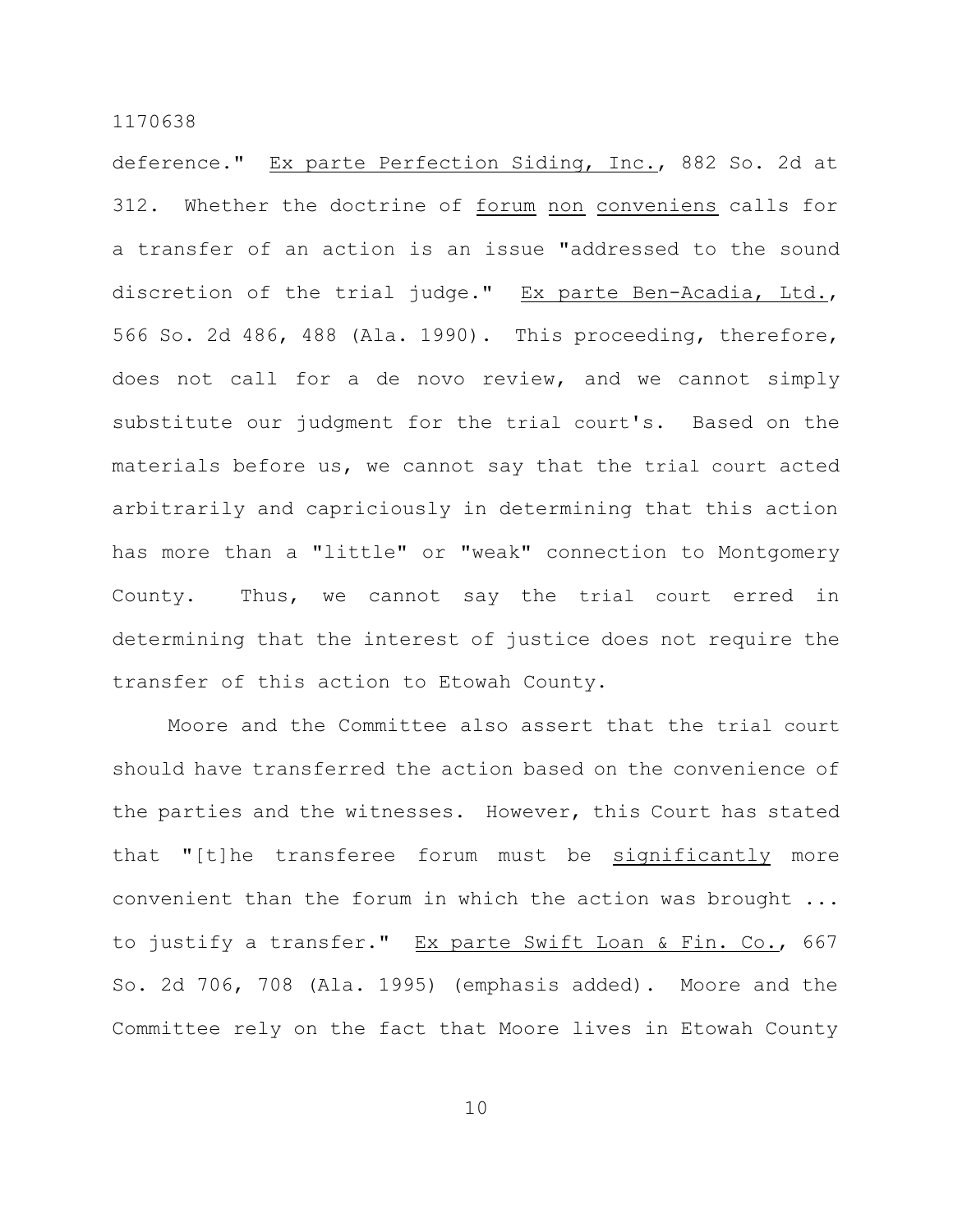and that, after this action was filed, the Committee changed its mailing address to an address in Etowah County. They do not, however, demonstrate that it would be significantly more convenient for those parties to litigate the underlying action in Etowah County than in Montgomery County.<sup>6</sup> Moore and the Committee also rely on the fact that Corfman lives in Etowah County, but they have not demonstrated that Corfman's residence should be taken into account in analyzing convenience, considering that she chose to file her complaint in Montgomery County. Although DuPré, Hobson, and a third alleged representative of the Committee, William Armistead, have indicated that they are willing to testify in Etowah County, we fail to see how that makes litigation there significantly more convenient. Finally, Moore and the Committee have not demonstrated that it will be significantly more convenient for other potential nonparty witnesses to participate in litigation in Etowah County rather than in Montgomery County.<sup>7</sup>

 $6$ See note 4, supra.

<sup>&</sup>lt;sup>7</sup>Moore and the Committee speculate that, because Corfman claims she took a leave of absence from her employment in Etowah County as a result of the alleged defamation, "individuals with [Corfman's] employer in Etowah County may be